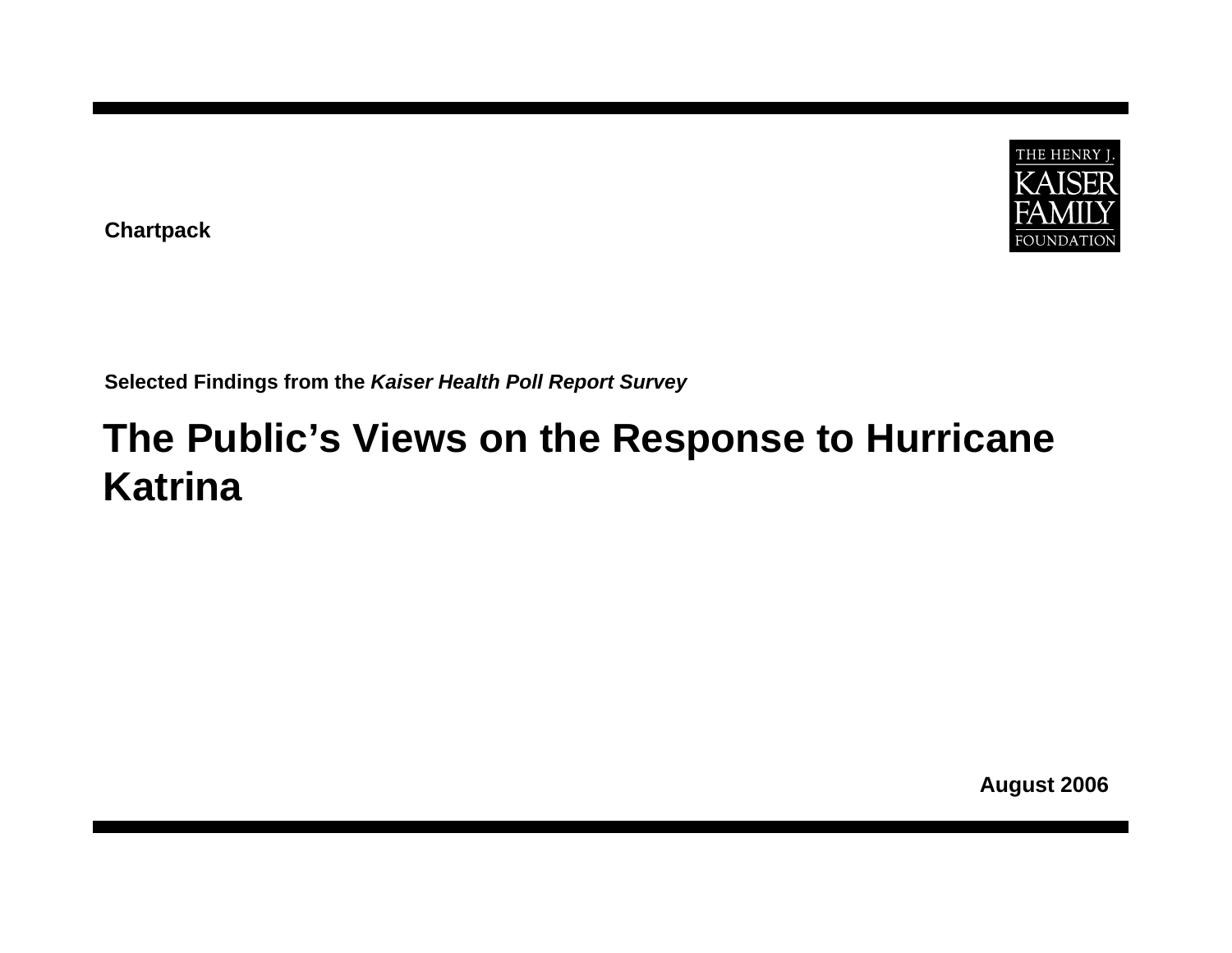#### **Methodology**

The Kaiser Family Foundation *Health Poll Report Survey* was conducted and analyzed by researchers at the Kaiser Family Foundation. A nationally representative sample of 1,217 adults ages 18 and older was contacted by telephone by Princeton Survey Research Associates International between June 12 and June 19, 2006. Interviews were conducted in English and Spanish.

The margin of sampling error for the survey is plus or minus 3 percentage points for total respondents. For results based on smaller subsets of respondents the margin of sampling error is higher. Note that sampling error is only one of many potential sources of error in this or any other public opinion poll.

Values less than 0.5% are indicated by an asterisk (\*). "VOL" indicates that a response was volunteered by respondent, not an explicitly offered choice.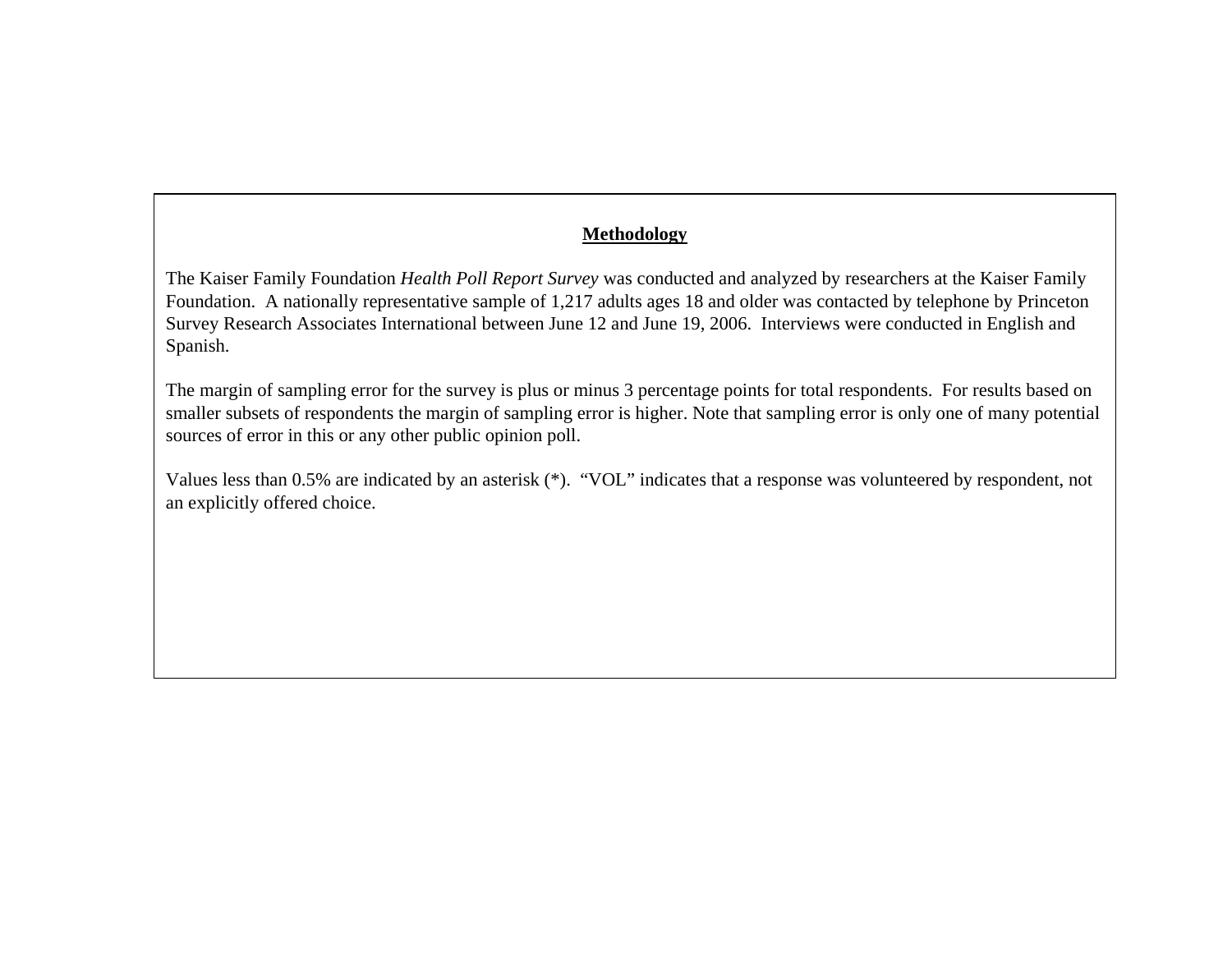## **Thoughts About Hurricane Katrina**

**How often do you think about Hurricane Katrina and its aftermath?** 

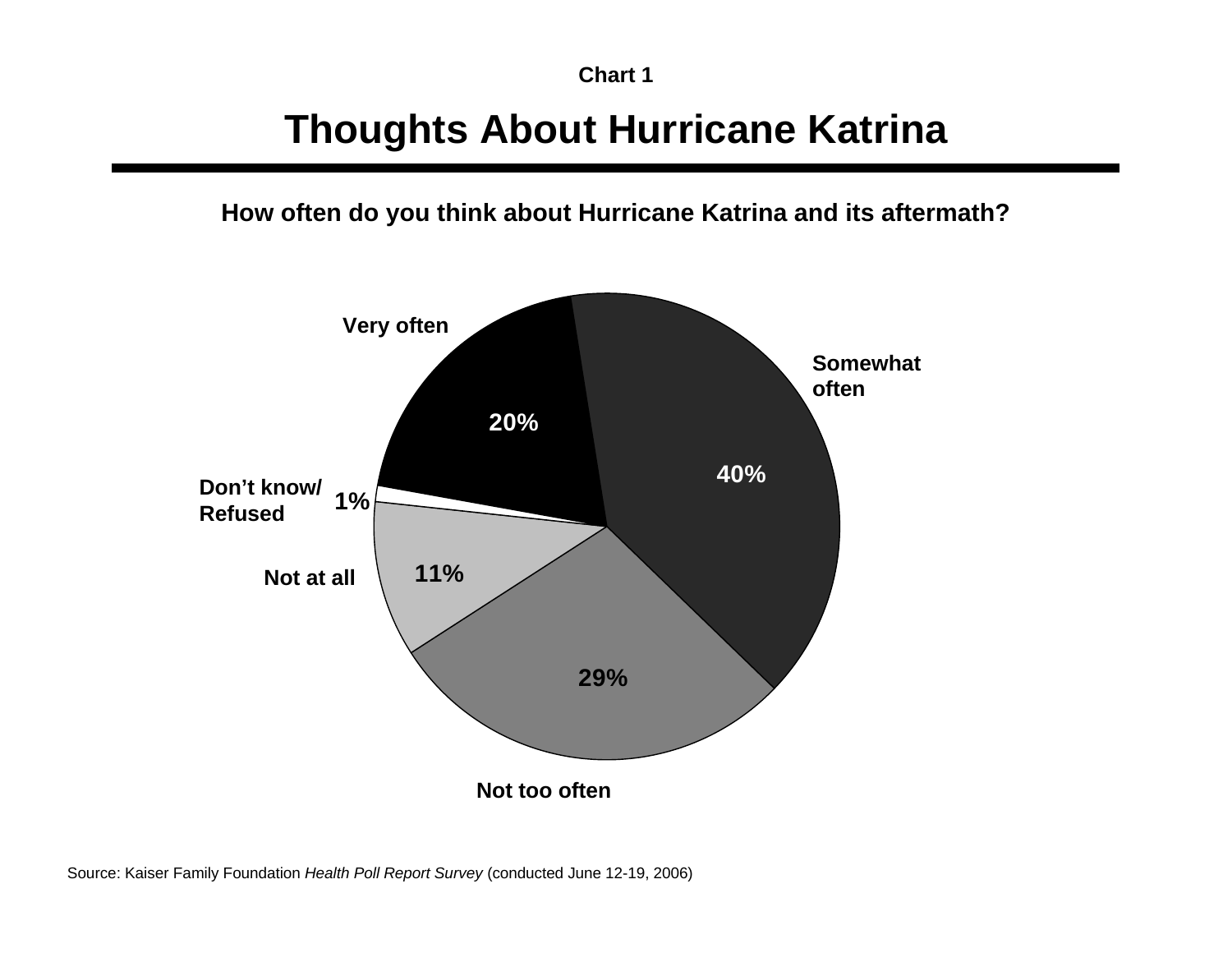#### **Have Individuals Gotten the Help they Need?**

**Do you think that by now, most people affected by Hurricane Katrina have gotten the help they need with housing, health care, and restoring their lives, or do you think that most people affected by the hurricane have NOT gotten the help they need?**

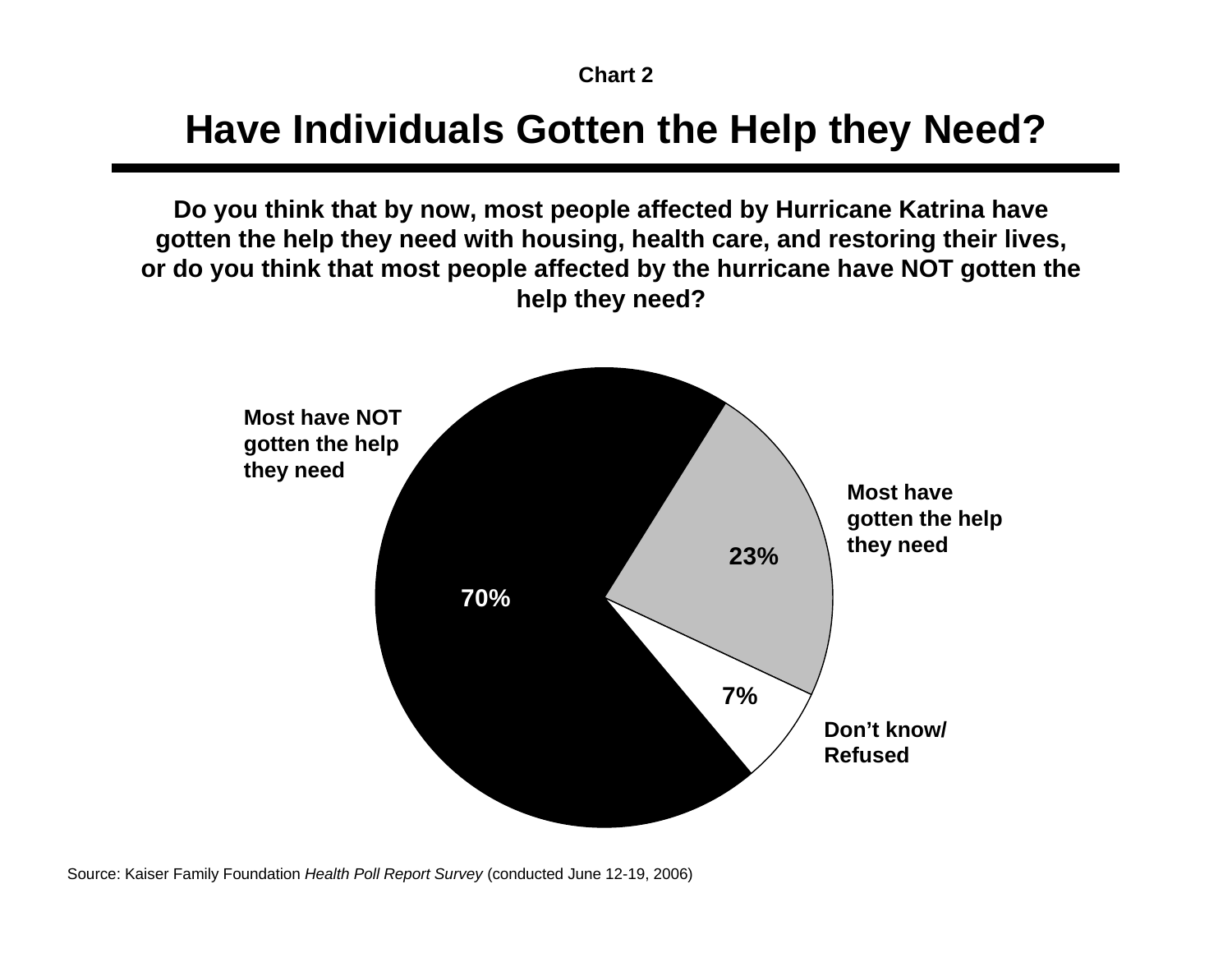#### **Have Local Governments Gotten the Help they Need?**

**Do you think that the state and local governments in the areas affected by Hurricane Katrina have gotten the help they need from the federal government to restore services and infrastructure, or do you think the federal government has NOT done enough to help state and local governments in the affected areas?** 

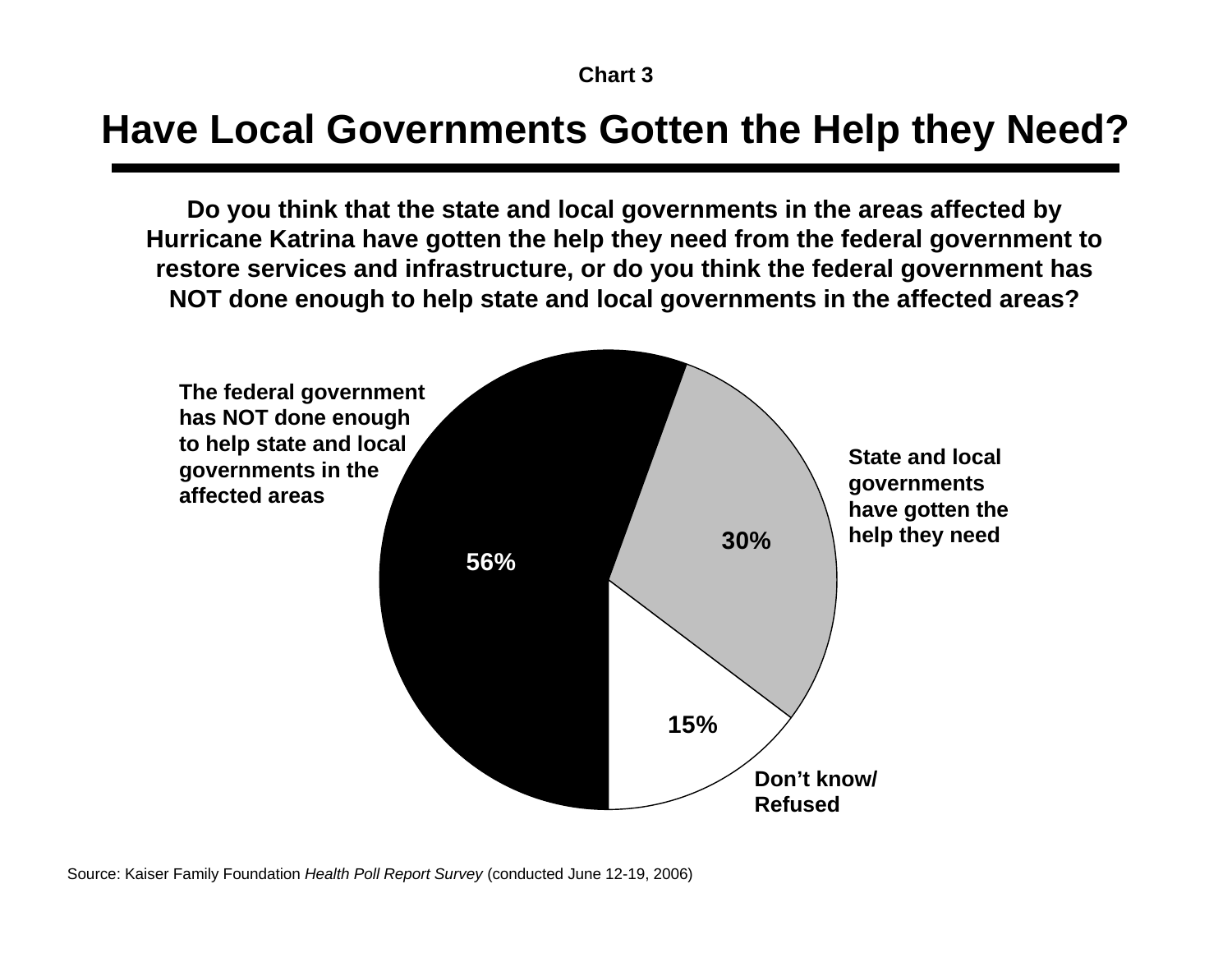#### **Beliefs about Current Status of New Orleans**

**Now thinking specifically about New Orleans, which of the following do you think best describes the situation in New Orleans today?**

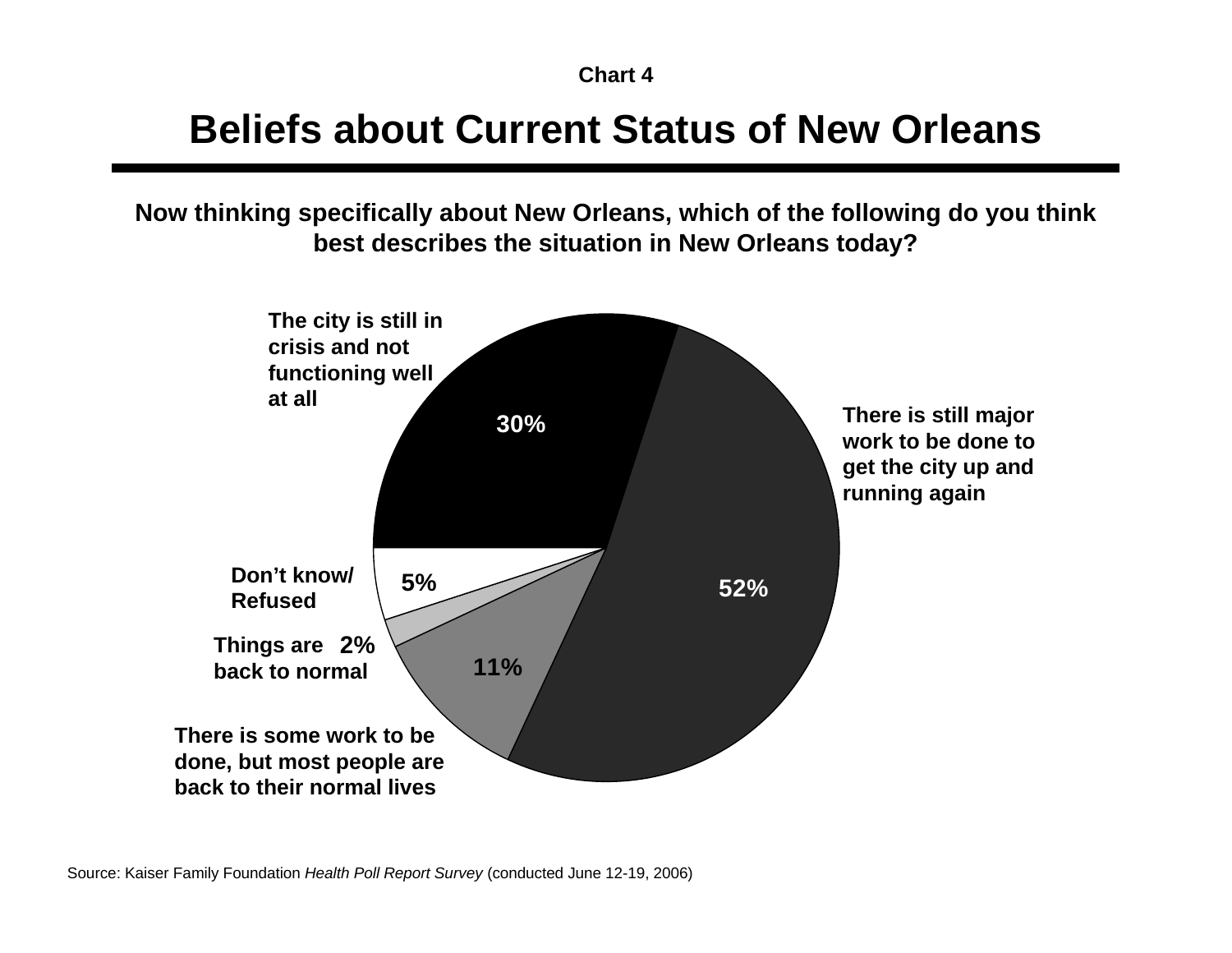#### **Chart 5**

### **Views on Government's Preparedness**

**How prepared do you think each of the following is to deal with this year's hurricane season?** 



Source: Kaiser Family Foundation *Health Poll Report Survey* (conducted June 12-19, 2006)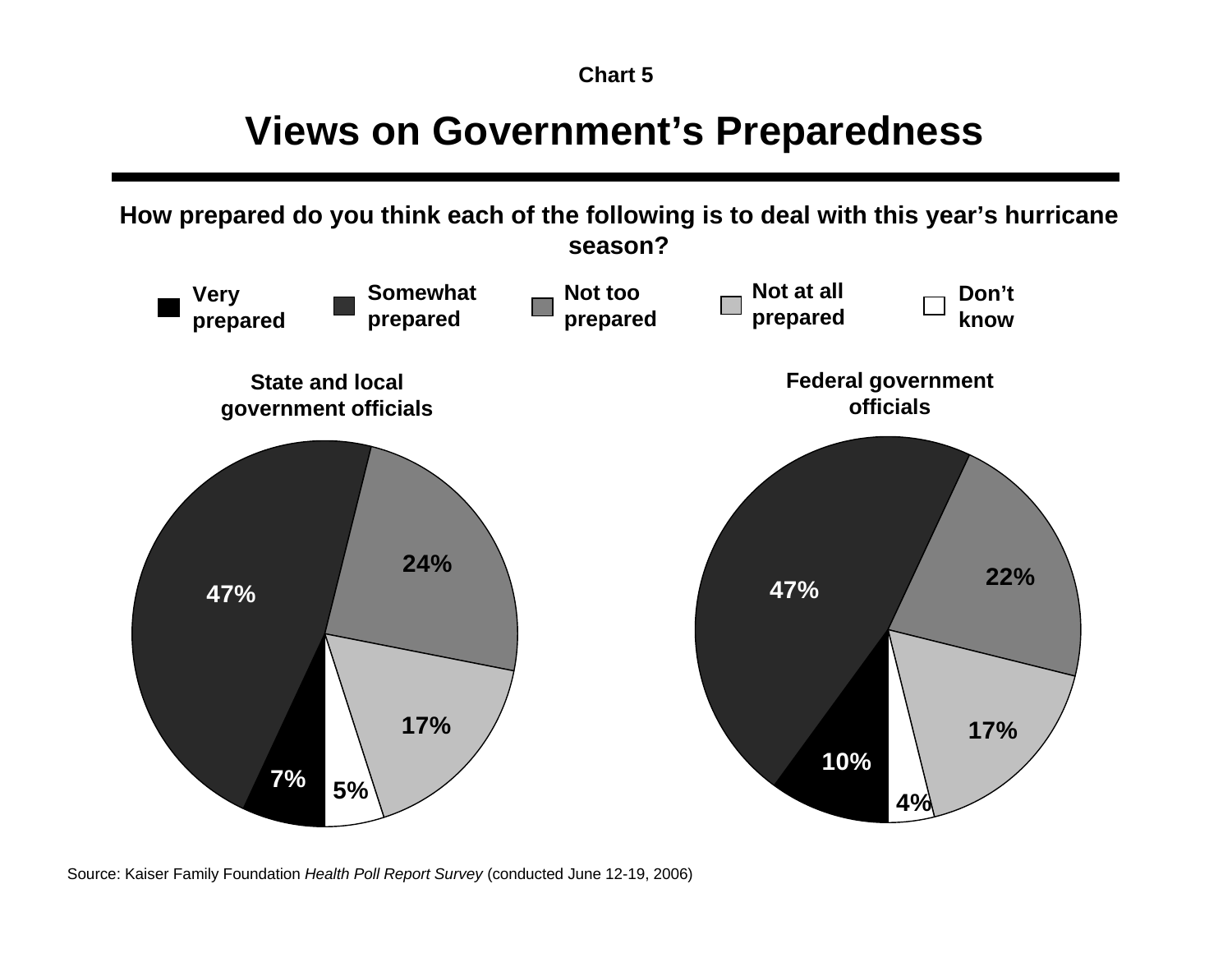### **Has the Federal Government Learned a Lesson?**

**Which of the following comes closer to your view? The federal government…**



Note: "VOL." indicates a volunteered response

Source: Kaiser Family Foundation *Health Poll Report Survey* (conducted June 12-19, 2006)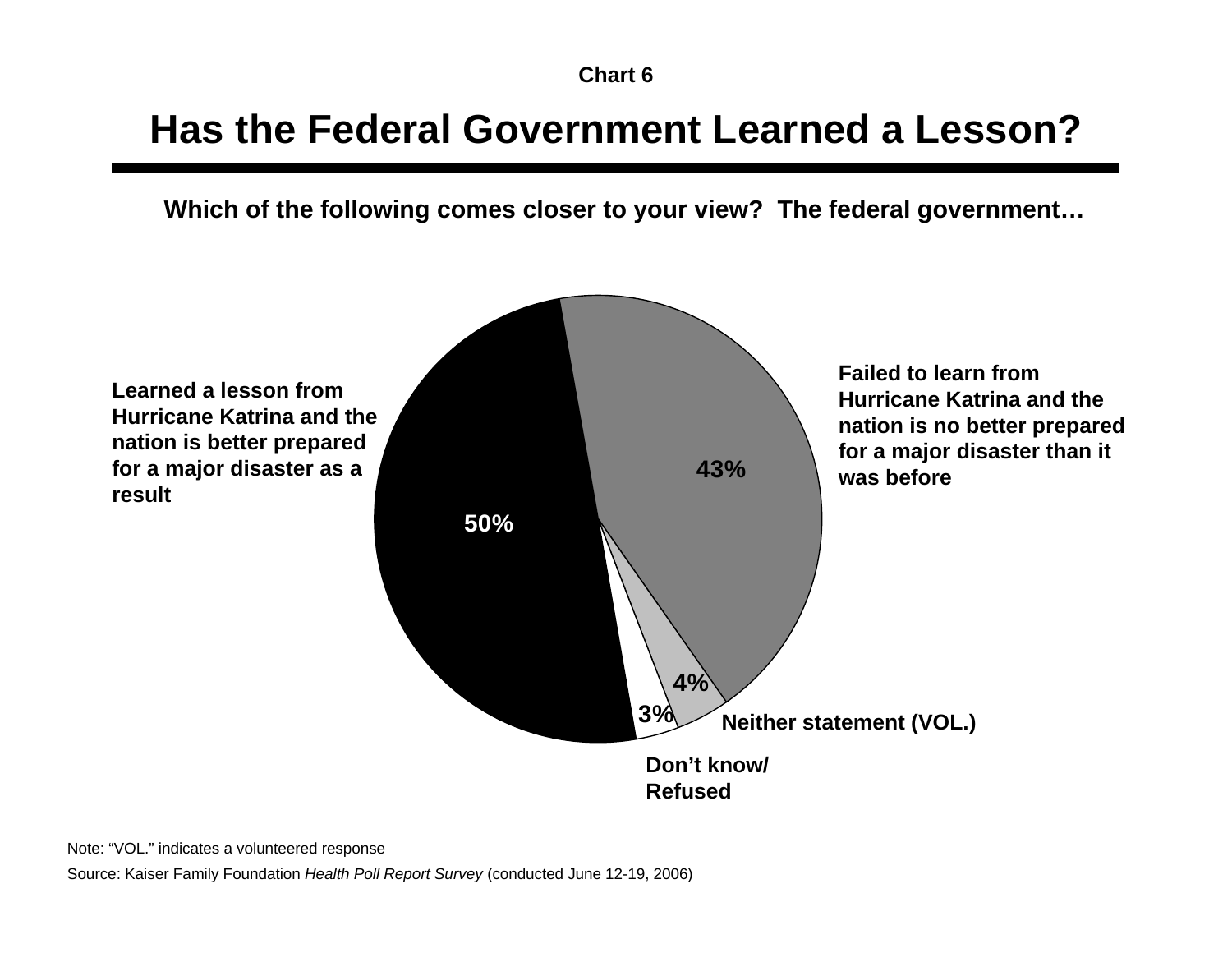### **Impact on Confidence in Government**

**Did the government's handling of Hurricane Katrina have a positive impact, a negative impact, or no impact on your confidence in government overall?**

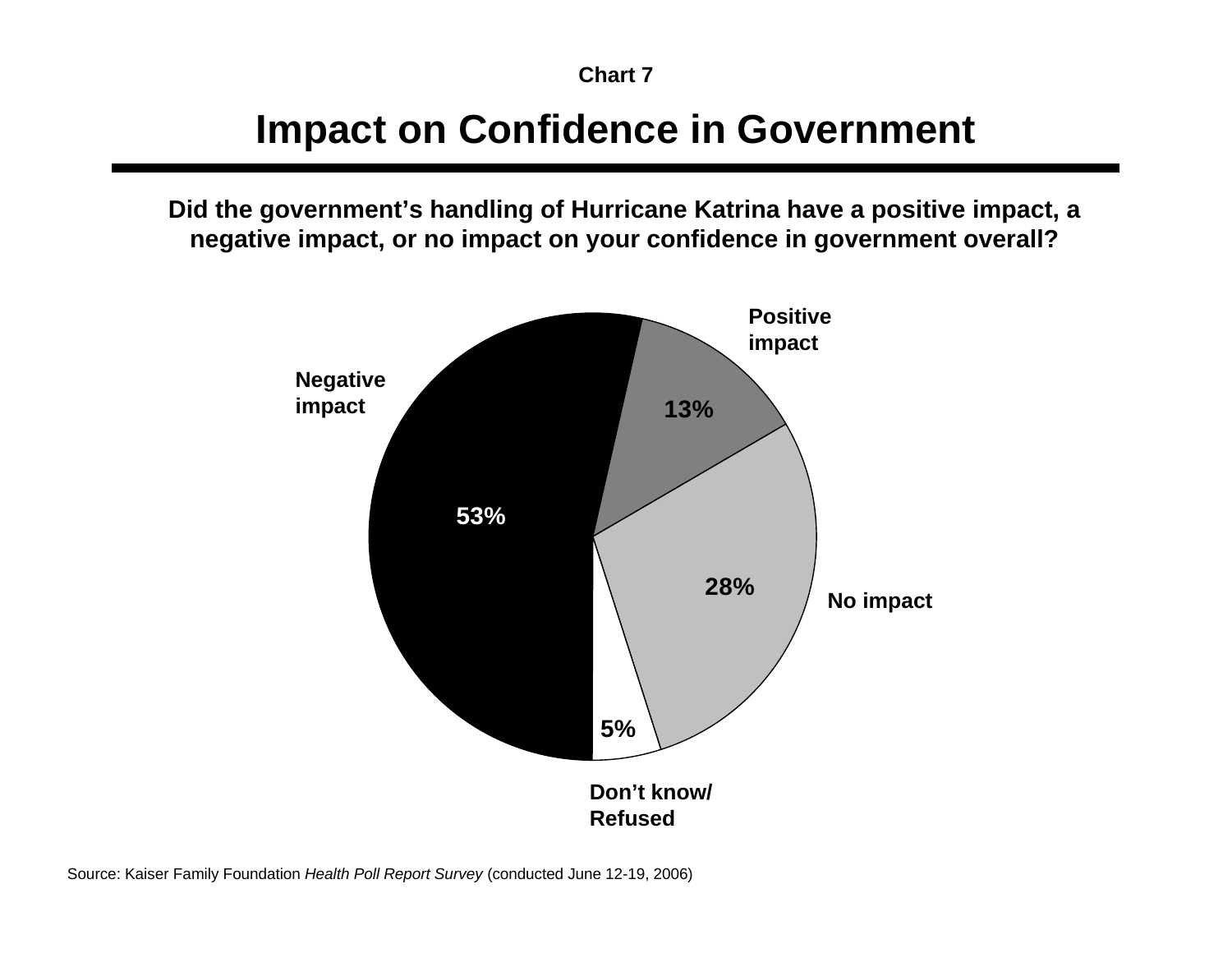## **Accountability for Failures in Response?**

**Would you say that the failures in the response to Hurricane Katrina were mostly failures of…**



Note: "VOL." indicates a volunteered response

Source: Kaiser Family Foundation *Health Poll Report Survey* (conducted June 12-19, 2006)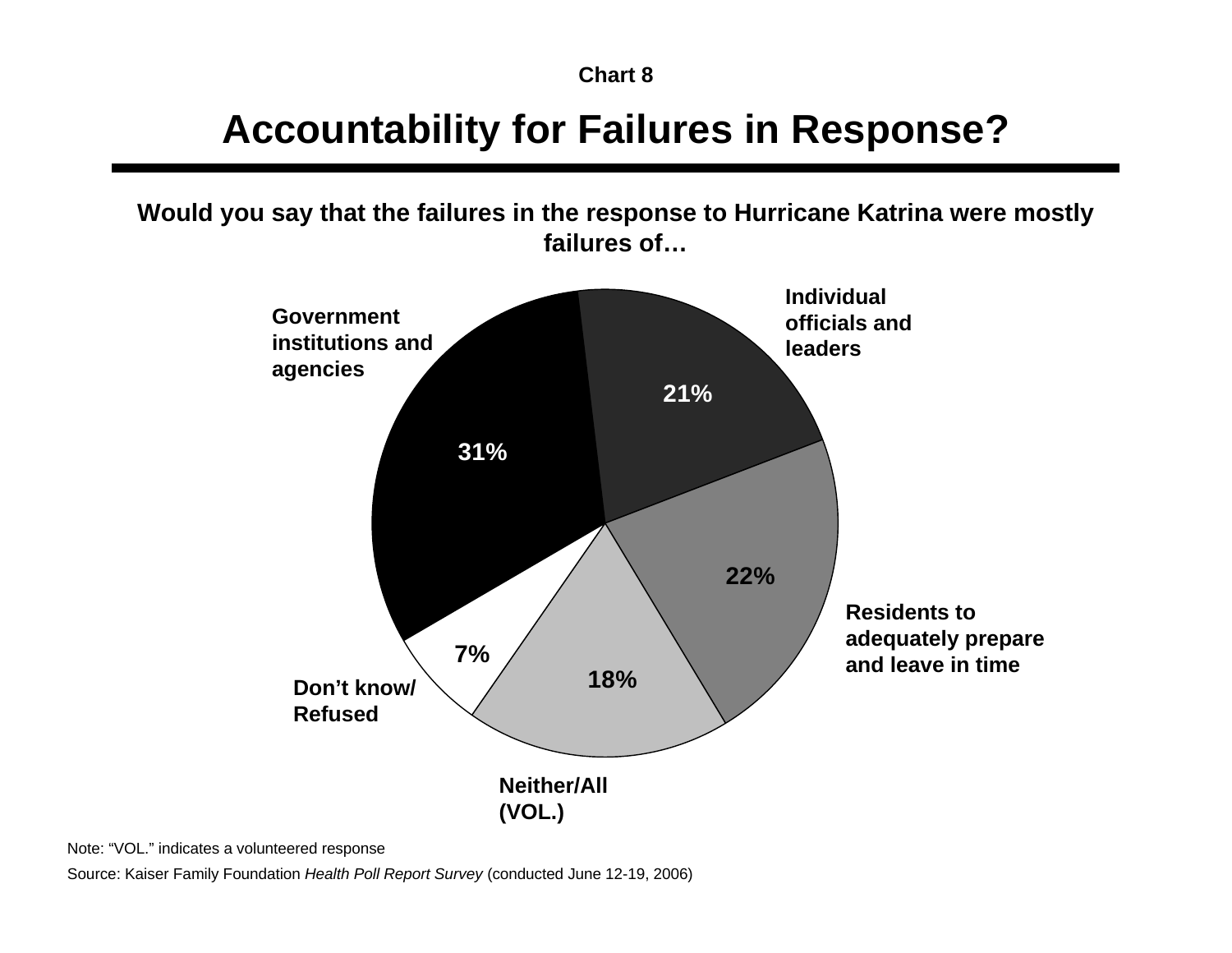# **Chart 9Differences by Race**

**Percent who say each of the following by race…**